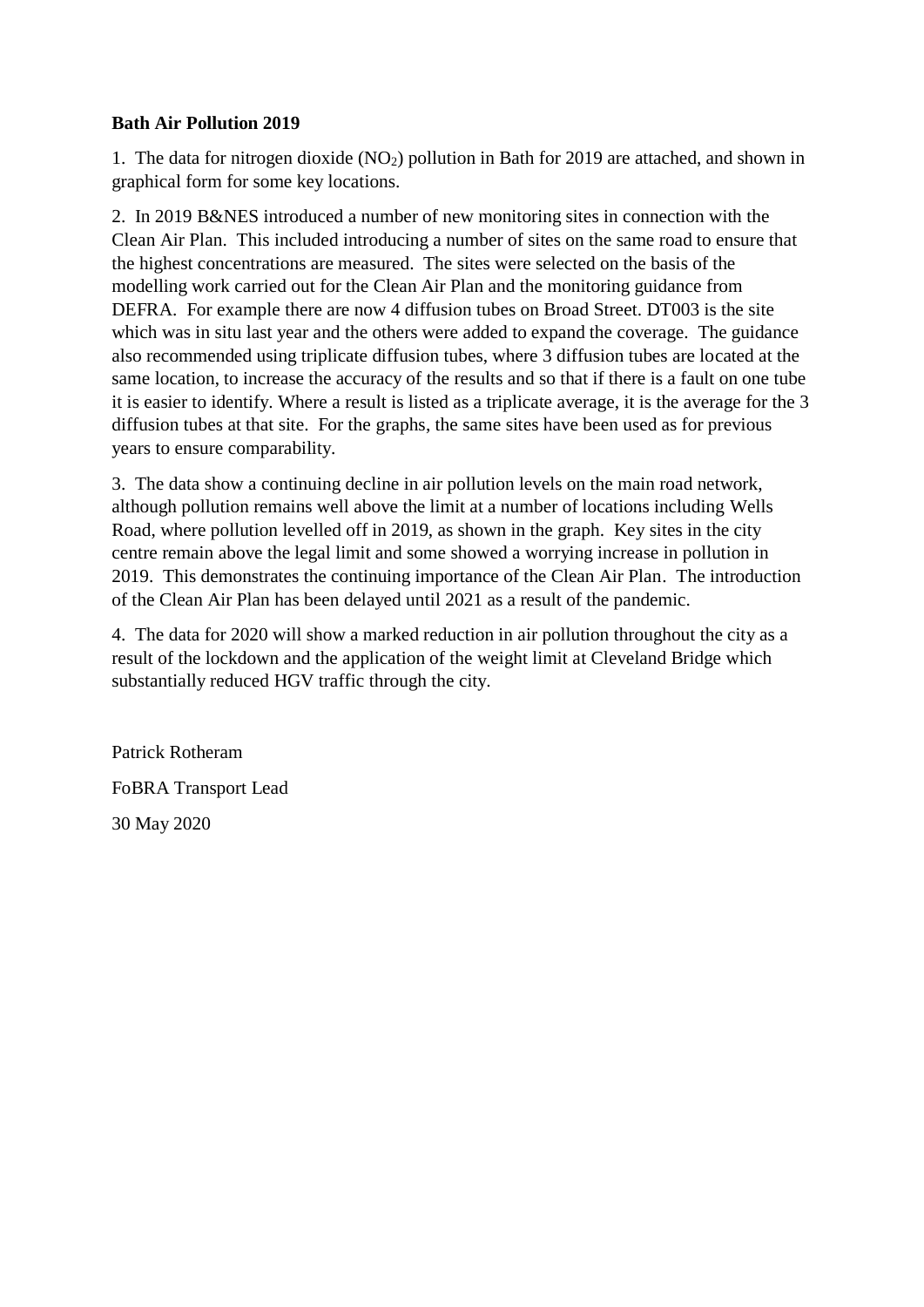## **Bath NO2 monitoring 2019 μg/m<sup>3</sup>**

| DT004 - George St                            | 30.0 |
|----------------------------------------------|------|
| DT005 - Gay St - Top                         | 30.9 |
| DT008 - Windsor Bridge                       | 28.4 |
| DT009 - Upper Bristol Rd                     | 30.9 |
| DT014 - Bathwick St                          | 33.4 |
| DT015 - Beckford Rd                          | 27.8 |
| DT016 - Warminster Rd                        | 31.3 |
| DT017 - Widcombe School                      | 29.7 |
| DT018 - Widcombe High St                     | 23.4 |
| DT020 - Wells Rd (triplicate average)        | 49.6 |
| DT021 - Wells Rd / Upper Oldfield Park ark   | 37.7 |
| DT023 - Alexandra Park                       | 11.2 |
| DT026 - Upper Wellsway                       | 27.3 |
| DT034 - Newbridge Rd                         | 31.6 |
| DT037 - Charlotte St (triplicate average)    | 29.9 |
| DT039 - Manvers St                           | 32.9 |
| <b>DT042 - Dorchester St</b>                 | 48.6 |
| DT043 - St. James Parade                     | 39.1 |
| DT045 - James St West                        | 28.6 |
| DT052 - Walcott Terrace (triplicate average) | 36.5 |
| DT055 - Lambridge                            | 36.6 |
| <b>DT060 - Victoria Terrace</b>              | 44.6 |
| <b>DT062 - Argyle Terrace</b>                | 37.6 |
| DT084 - Bearflat                             | 30.8 |
| DT085 - RUH North                            | 26.7 |
| DT087 - Oak Street                           | 29.5 |
| DT090 - Anglo Terrace (triplicate average)   | 45.7 |
| DT142 - Prior Park Road                      | 33.1 |
| DT143 - Rackfield Place                      | 26.4 |
| DT145 - Lansdown Road                        | 26.5 |
| DT147 - Terrace Walk                         | 29.6 |
| DT148 - Julian Rd (triplicate average)       | 23.9 |
| DT149 - Camden 3                             | 25.4 |
| DT150 - Brougham Hayes                       | 29.8 |
| DT151 - Widcombe Hill                        | 27.0 |
| DT152 - Bathwick Hill                        | 25.4 |
| DT153 - North Road                           | 16.8 |
| DT154 - Bradford Road                        | 28.2 |
| DT155 - Newbridge Hill 2                     | 18.6 |
| DT156 - Corn Street                          | 27.9 |
| DT157 - Charles Street                       | 27.6 |
| DT158 - Paragon 2                            | 32.1 |
| DT159 - Walcot Street                        | 26.0 |
| DT160 - North Parade Road                    | 34.6 |
| DT165 - Brassknocker Hill                    | 37.1 |
| DT167 - Weston High St                       | 22.5 |
| DT168 - Englishcombe Lane                    | 13.7 |
| DT169 - Eastbourne Ave                       | 23.0 |
|                                              |      |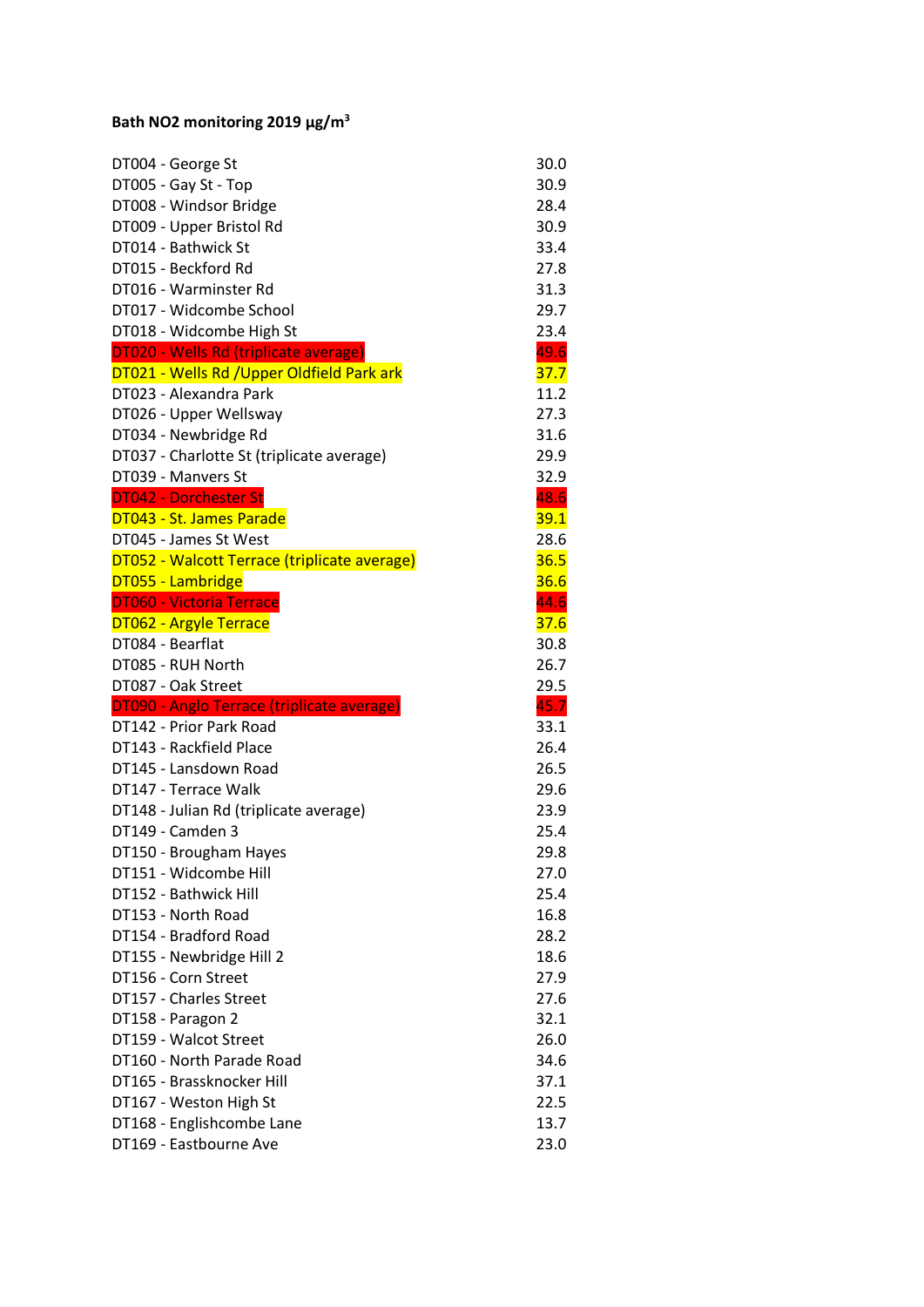| DT171 - Frome Road/Upper Bloomfield                                                                 | 27.1         |
|-----------------------------------------------------------------------------------------------------|--------------|
| DT172 - London Road 2 (triplicate average)                                                          | 48.5         |
| DT173 - Upper Bristol Road 2                                                                        | 33.5         |
| DT179 - Upper Bristol Road 3 (triplicate average)                                                   | 37.2         |
| DT180 - Wells Road 2 (triplicate average)                                                           | 34.3         |
| DT181 - Wellsway                                                                                    | 33.6         |
| DT182 - Gay Street - Lower (triplicate average)                                                     | 41.7         |
| DT183 - Chapel Row                                                                                  | 30.0         |
| DT184 - Lansdown Road 2                                                                             | 36.6         |
| DT185 - Greenway Lane                                                                               | 16.5         |
| DT186 - Coronation Ave                                                                              | 20.5         |
| DT187 - Stanley Road West                                                                           | 23.7         |
| DT188 - Moorland Road                                                                               | 22.5         |
| DT189 - Old Newbridge Hill                                                                          | 29.6         |
| DT190 - Church Street                                                                               | 13.6         |
| DT192 - Fairfield Road                                                                              | 16.2         |
| DT193 - Granville Road                                                                              | 9.6          |
| DT194 - Brooklyn Road                                                                               | 16.3         |
| DT195 - Lansdown Lane                                                                               | 20.9         |
| DT196 - Oakley                                                                                      | 28.5         |
| DT197 - Rush Hill                                                                                   | 24.7         |
| <b>DT198 - Walcot Parade (triplicate average)</b>                                                   | 49.2         |
| DT199 - Hensley Road                                                                                | 13.1         |
| DT200 - Millmead Road                                                                               | 15.6         |
| DT201 - The Hollow                                                                                  | 24.0         |
| DT202 - Charlcombe                                                                                  | 14.4         |
| DT206 - Park Lane (triplicate average)                                                              | 28.6         |
| <b>DT207 - Darlington Street</b>                                                                    | 38.4         |
| DT208 - Widcombe Juniors                                                                            | 16.7         |
| DT209 - Bellots Road                                                                                | 19.0         |
| DT210 - Red Lion Roundabout                                                                         | 33.0         |
| DT211 - St John's Road                                                                              | 21.3         |
| DT212 - Oldfield Road                                                                               | 19.7         |
|                                                                                                     | 21.4         |
| DT213 - Marlborough Lane (triplicate average)<br>DT214 - Marlborough Buildings (triplicate average) |              |
|                                                                                                     | 19.3<br>18.6 |
| DT215 - Queen Parade Place (triplicate average)                                                     | 27.7         |
| DT216 - Monmouth Place (triplicate average)                                                         |              |
| DT217 - Cavendish Road (triplicate average)                                                         | 17.2         |
| DT218 - Weston Road                                                                                 | 19.2         |
| DT219 - Morford Street                                                                              | 21.6         |
| DT221 - Gay Street - façade                                                                         | 36.5         |
| DT222 - Anglo Terrace façade (triplicate average)                                                   | 49.4         |
| DT223 - Canton Place (triplicate average)                                                           | 37.8         |
| DT224 - Walcot Parade 2 (triplicate average)                                                        | 55.7         |
| DT225 - Cleveland Terrace (triplicate average)                                                      | 37.8         |
| DT226 - AURN (triplicate average)                                                                   | 32.0         |
| DT227 - Wells Road 3 (triplicate average)                                                           | 40.7         |
| DT228 - Lower Bristol Road 2 (triplicate average)                                                   | 28.0         |
| DT229 - Lower Bristol Road 3 (triplicate average)                                                   | 36.2         |
| DT230 - Upper Bristol Road 4 (triplicate average)                                                   | 35.8         |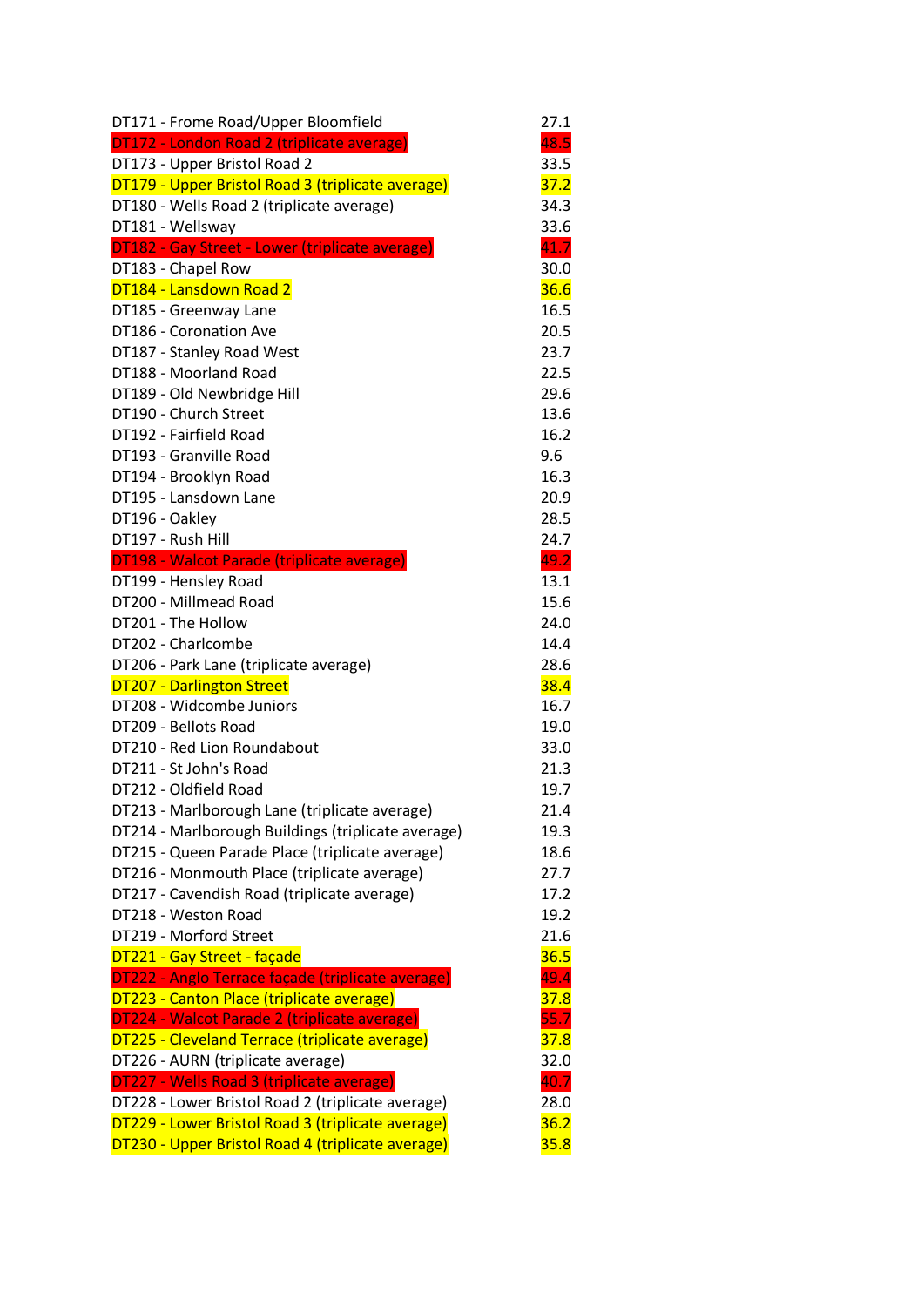| DT231 - Upper Bristol Road 5 (triplicate average) | 41.6 |
|---------------------------------------------------|------|
| DT232 - Lansdown Road 3 (triplicate average)      | 29.6 |
| DT233 - Lansdown Road 4 (triplicate average)      | 23.1 |
| DT234 - Gay Street 2 (triplicate average)         | 37.3 |
| DT235 - Wells Road 4 (triplicate average)         | 37.3 |
| DT236 - Pulteney Terrace (triplicate average)     | 30.1 |
| DT237 - Broad Street 2                            | 35.5 |
| DT238 - Broad Street 3 (triplicate average)       | 34.1 |
| DT239 - Broad Street 4 (triplicate average)       | 37.0 |
| DT240 - Bathwick Street 2 (triplicate average)    | 30.6 |
| DT241 - Bathwick Street 3 (triplicate average)    | 24.2 |
| DT242 - Charlotte Street 2 (triplicate average)   | 24.2 |
| DT243 - Sydney Place (triplicate average)         | 30.5 |
| DT244 - Whiteway                                  | 18.6 |
| DT245 - Whiteway 2                                | 25.3 |
| DT246 - Dorchester Street 2 (triplicate average)  | 39.0 |
| DT247 - Monmouth Place 2 (triplicate average)     | 30.2 |
| DT248 - Chapel Row 2 (triplicate average)         | 38.7 |
| DT250 - Newton Road                               | 17.5 |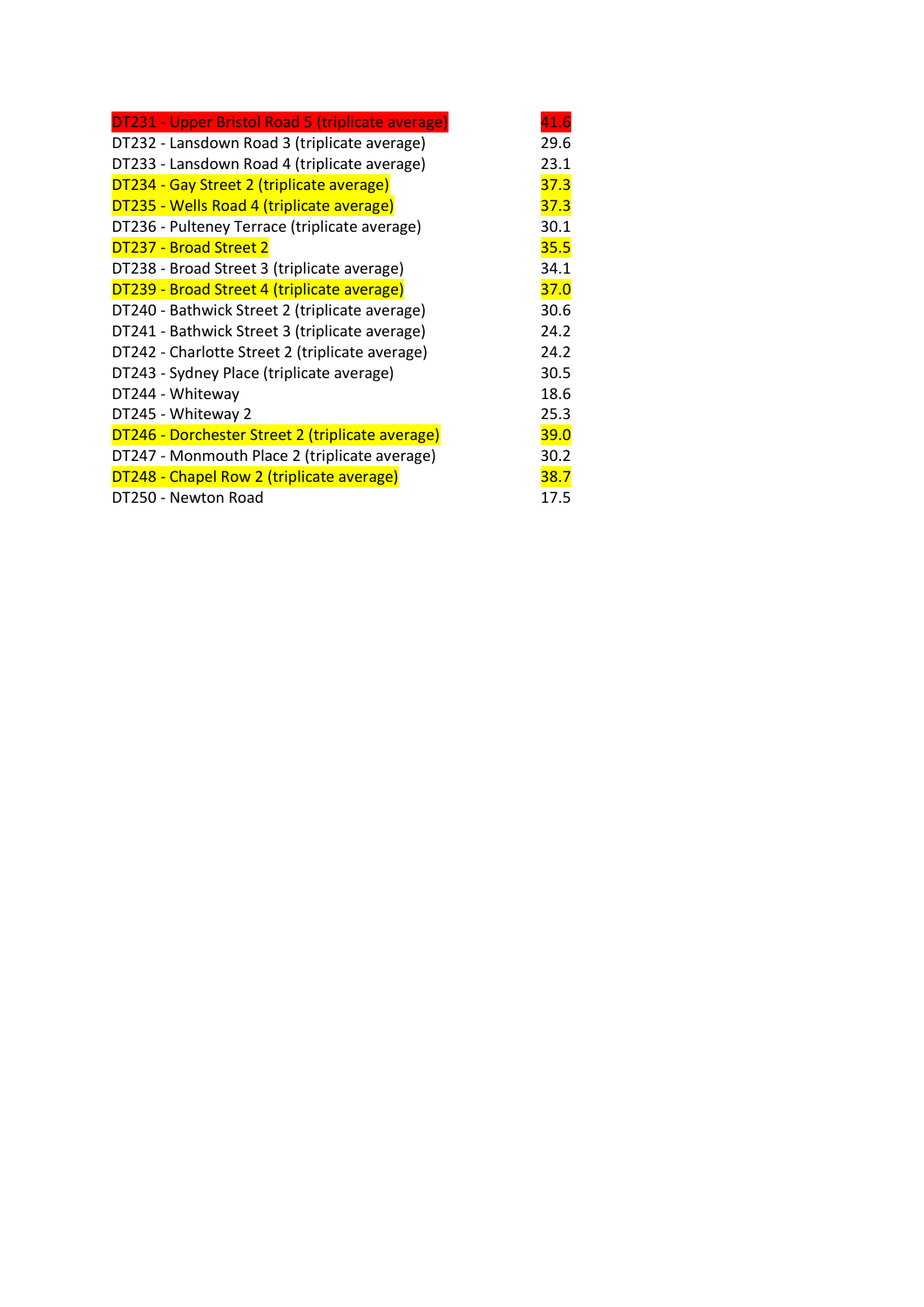## Bath air quality 2019 - NO<sub>2</sub> concentrations  $\mu$ g/m<sup>3</sup> (legal limit 40  $\mu$ g/m<sup>3</sup>) Source – B&NES Environmental Monitoring